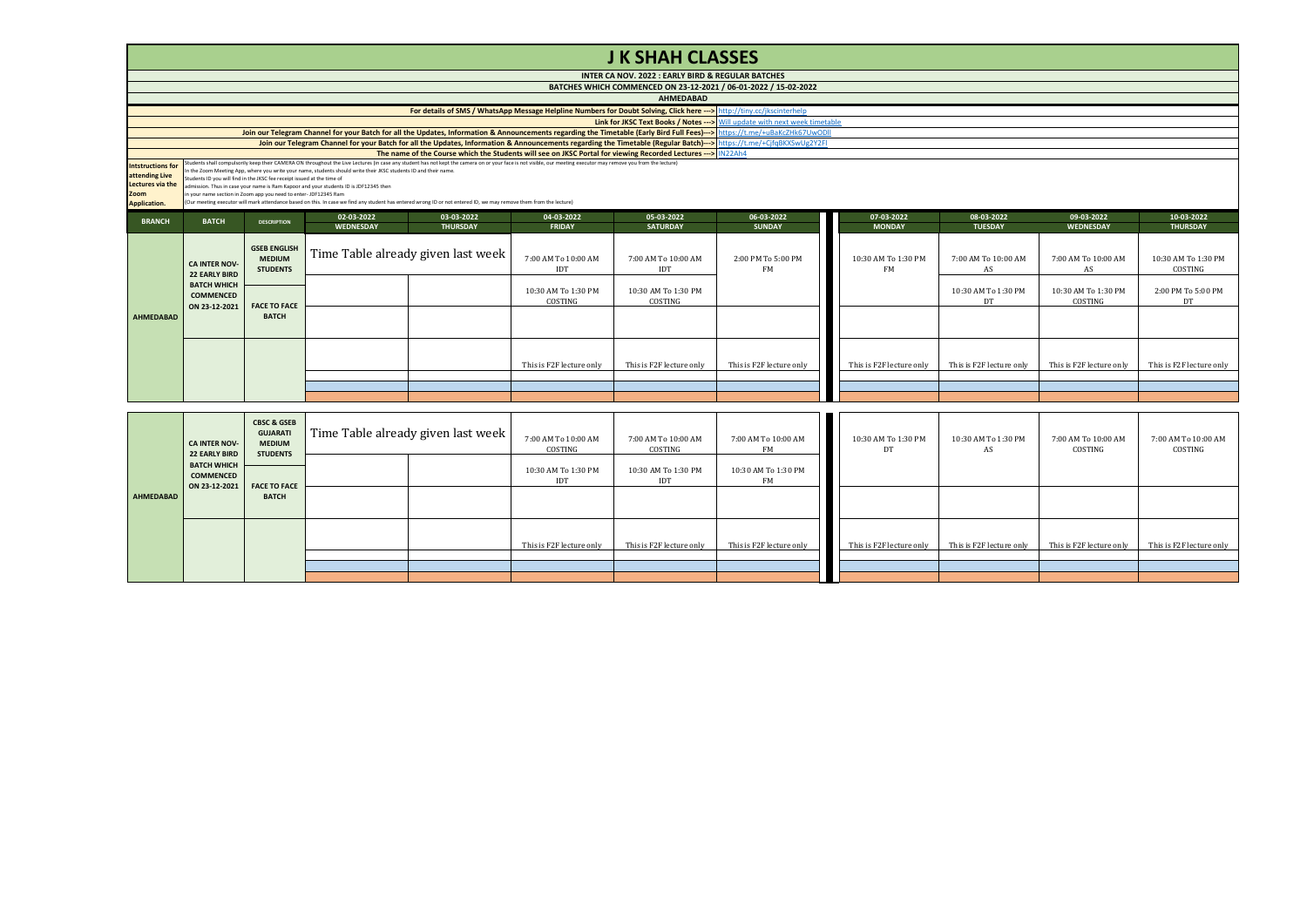## **J K SHAH CLASSES**

|                          |                                                                                                                                                                      |  |                                                                                                                  |                  |                                                                                                                                                                                                                  | INTER CA NOV. 2022 : EARLY BIRD & REGULAR BATCHES                                                             |                                                                                                                                                                            |               |               |                |                  |                 |  |
|--------------------------|----------------------------------------------------------------------------------------------------------------------------------------------------------------------|--|------------------------------------------------------------------------------------------------------------------|------------------|------------------------------------------------------------------------------------------------------------------------------------------------------------------------------------------------------------------|---------------------------------------------------------------------------------------------------------------|----------------------------------------------------------------------------------------------------------------------------------------------------------------------------|---------------|---------------|----------------|------------------|-----------------|--|
|                          | BATCHES WHICH COMMENCED ON 23-12-2021 / 06-01-2022 / 15-02-2022                                                                                                      |  |                                                                                                                  |                  |                                                                                                                                                                                                                  |                                                                                                               |                                                                                                                                                                            |               |               |                |                  |                 |  |
|                          | <b>AHMEDABAD</b>                                                                                                                                                     |  |                                                                                                                  |                  |                                                                                                                                                                                                                  |                                                                                                               |                                                                                                                                                                            |               |               |                |                  |                 |  |
|                          | For details of SMS / WhatsApp Message Helpline Numbers for Doubt Solving, Click here ---> http://tiny.cc/jkscinterhelp                                               |  |                                                                                                                  |                  |                                                                                                                                                                                                                  |                                                                                                               |                                                                                                                                                                            |               |               |                |                  |                 |  |
|                          |                                                                                                                                                                      |  |                                                                                                                  |                  |                                                                                                                                                                                                                  |                                                                                                               | <b>Link for JKSC Text Books / Notes ---&gt;</b> Will update with next week timetable                                                                                       |               |               |                |                  |                 |  |
|                          |                                                                                                                                                                      |  |                                                                                                                  |                  |                                                                                                                                                                                                                  |                                                                                                               | Join our Telegram Channel for your Batch for all the Updates, Information & Announcements regarding the Timetable (Early Bird Full Fees)--> https://t.me/+uBaKcZHk67UwODII |               |               |                |                  |                 |  |
|                          | Join our Telegram Channel for your Batch for all the Updates, Information & Announcements regarding the Timetable (Regular Batch)---> https://t.me/+CjfqBKXSwUg2Y2FI |  |                                                                                                                  |                  |                                                                                                                                                                                                                  |                                                                                                               |                                                                                                                                                                            |               |               |                |                  |                 |  |
|                          |                                                                                                                                                                      |  |                                                                                                                  |                  |                                                                                                                                                                                                                  | The name of the Course which the Students will see on JKSC Portal for viewing Recorded Lectures --- > IN22Ah4 |                                                                                                                                                                            |               |               |                |                  |                 |  |
| <b>Intstructions for</b> |                                                                                                                                                                      |  |                                                                                                                  |                  | Students shall compulsorily keep their CAMERA ON throughout the Live Lectures (in case any student has not kept the camera on or your face is not visible, our meeting executor may remove you from the lecture) |                                                                                                               |                                                                                                                                                                            |               |               |                |                  |                 |  |
| attending Live           | Students ID you will find in the JKSC fee receipt issued at the time of                                                                                              |  | In the Zoom Meeting App, where you write your name, students should write their JKSC students ID and their name. |                  |                                                                                                                                                                                                                  |                                                                                                               |                                                                                                                                                                            |               |               |                |                  |                 |  |
| <b>Lectures via the</b>  |                                                                                                                                                                      |  | admission. Thus in case your name is Ram Kapoor and your students ID is JDF12345 then                            |                  |                                                                                                                                                                                                                  |                                                                                                               |                                                                                                                                                                            |               |               |                |                  |                 |  |
| Zoom                     | in your name section in Zoom app you need to enter- JDF12345 Ram                                                                                                     |  |                                                                                                                  |                  |                                                                                                                                                                                                                  |                                                                                                               |                                                                                                                                                                            |               |               |                |                  |                 |  |
| Application.             | (Our meeting executor will mark attendance based on this. In case we find any student has entered wrong ID or not entered ID, we may remove them from the lecture)   |  |                                                                                                                  |                  |                                                                                                                                                                                                                  |                                                                                                               |                                                                                                                                                                            |               |               |                |                  |                 |  |
|                          |                                                                                                                                                                      |  | 02-03-2022                                                                                                       | 03-03-2022       | 04-03-2022                                                                                                                                                                                                       | 05-03-2022                                                                                                    | 06-03-2022                                                                                                                                                                 | 07-03-2022    | 08-03-2022    | 09-03-2022     | 10-03-2022       |                 |  |
| <b>BRANCH</b>            | <b>BATCH</b>                                                                                                                                                         |  | <b>DESCRIPTION</b>                                                                                               | <b>WEDNESDAY</b> | <b>THURSDAY</b>                                                                                                                                                                                                  | <b>FRIDAY</b>                                                                                                 | <b>SATURDAY</b>                                                                                                                                                            | <b>SUNDAY</b> | <b>MONDAY</b> | <b>TUESDAY</b> | <b>WEDNESDAY</b> | <b>THURSDAY</b> |  |

|           | <b>CA INTER NOV-</b>                                    | ALL STUDENTS<br><b>WHO OPTED FOR</b> | Time Table already given last week | 10:30 AM To 1:30 PM<br>AS    | 6:00 PM To 9:00 PM<br>COSTING | 2:00 PM To 5:00 PM<br>IDT     | HOLIDAY | 7:00 AM To 10:00 AM<br>IDT     | 10:30 AM To 1:30 PM<br>FM    | 10:30 AM To 1:30 PM<br><b>FM</b> |
|-----------|---------------------------------------------------------|--------------------------------------|------------------------------------|------------------------------|-------------------------------|-------------------------------|---------|--------------------------------|------------------------------|----------------------------------|
|           | <b>BATCH WHICH</b><br><b>COMMENCED</b><br>ON 23-12-2021 | 22 EARLY BIRD ONLINE LECTURE         |                                    |                              |                               | 5:30 PM To 8:30 PM<br>COSTING |         | 10:30 AM To 1:30 PM<br>COSTING | 2:00 PM To 5:00 PM<br>DT     | 2:00 PM To 5:00 PM<br>COSTING    |
| AHMEDABAD |                                                         | <b>ONLINE BATCH</b>                  |                                    |                              |                               |                               |         |                                |                              |                                  |
|           |                                                         |                                      |                                    | This is Online lecture only  | This is Online lecture only   | This is Online lecture only   |         | This is Online lecture only    | This is Online lecture only  | This is Online lecture only      |
|           |                                                         |                                      |                                    | 72.1                         | 72.1                          | 72.1                          |         | 72.1                           | 72.1                         | 72.1                             |
|           |                                                         |                                      |                                    | MEETING ID:<br>873 2746 6625 | MEETING ID:<br>873 2746 6625  | MEETING ID:<br>873 2746 6625  |         | MEETING ID:<br>873 2746 6625   | MEETING ID:<br>873 2746 6625 | MEETING ID:<br>873 2746 6625     |
|           |                                                         |                                      |                                    | PASSWORD: E4cx0G             | PASSWORD: E4cx0G              | PASSWORD: E4cx0G              |         | PASSWORD: E4cx0G               | PASSWORD: E4cx0G             | PASSWORD: E4cx0G                 |

|                  | <b>CA INTER NOV-</b><br>22 EARLY BIRD                   | ALL MEDIUM<br><b>BATCH</b> | Time Table already given last week | 7:00 AM To 10:00 AM<br>DT | 7:00 AM To 10:00 AM<br>DT | 7:00 AM To 10:00 AM<br>IDT     | 7:00 AM To 10:00 AM<br>IDT     | 10:30 AM To 1:30 PM<br>FM | 10:30 AM To 1:30 PM           | 2:00 PM To 5:00 PM<br>AS      |
|------------------|---------------------------------------------------------|----------------------------|------------------------------------|---------------------------|---------------------------|--------------------------------|--------------------------------|---------------------------|-------------------------------|-------------------------------|
|                  | <b>BATCH WHICH</b><br><b>COMMENCED</b><br>ON 06-01-2022 | <b>FACE TO FACE</b>        |                                    |                           | 10:30 AM To 1:30 PM<br>FM | 10:30 AM To 1:30 PM<br>COSTING | 10:30 AM To 1:30 PM<br>COSTING |                           | 2:00 PM To 5:00 PM<br>COSTING | 5:30 PM To 8:30 PM<br>COSTING |
| <b>AHMEDABAD</b> |                                                         | <b>BATCH</b>               |                                    |                           |                           |                                |                                |                           |                               |                               |
|                  |                                                         |                            |                                    | This is F2F lecture only  | This is F2F lecture only  | This is F2F lecture only       | This is F2F lecture only       | This is F2F lecture only  | This is F2F lecture only      | This is F2F lecture only      |
|                  |                                                         |                            |                                    |                           |                           |                                |                                |                           |                               |                               |
|                  |                                                         |                            |                                    |                           |                           |                                |                                |                           |                               |                               |
|                  |                                                         |                            |                                    |                           |                           |                                |                                |                           |                               |                               |